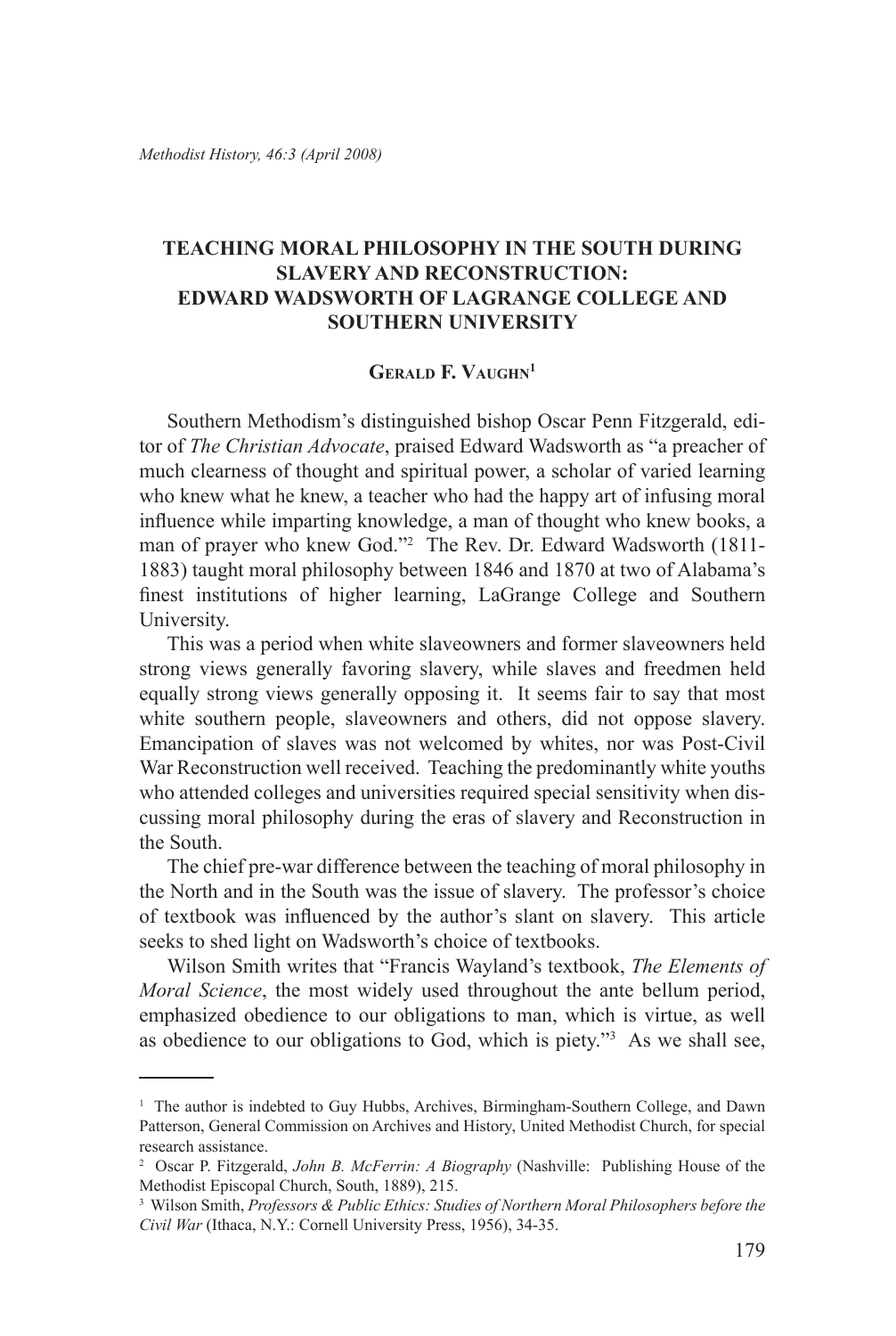Wadsworth evidently learned moral philosophy from Wayland's textbook. Wadsworth taught duty to humankind and God. This helps to provide a definition of moral philosophy.

Wadsworth was born and reared in Newberne, North Carolina, a son of merchant Thomas Wadsworth and wife Eleanor. He was converted September 24, 1829, and in February 1831 was licensed to preach in the Methodist Episcopal Church's Virginia Conference where his pastorates included churches in Buckingham, Hampton, Plymouth, Charlottesville, Scottsville, Lynchburg, Raleigh, Mecklenburg, Petersburg, and Norfolk (some of these are North Carolina communities then part of the Virginia Conference since the North Carolina Conference was not formed until 1840). He was a vicepresident of the Virginia Temperance Society.

In 1838 Wadsworth became chaplain and a student at recently-opened (1832) Randolph-Macon College, a Methodist college in Athens, Virginia, and received his A.B. degree in 1841 and A.M. degree in 1844. He studied during the presidency of Landon C. Garland, which spanned 1836 to 1846. Garland was steeped in Scottish moral philosophy and exuded character development to his student body. Richard Irby, historian of Randolph-Macon and a student during Garland's presidency, recalled: "We looked up to him with marked reverence, though he was not quite thirty years old. It was his dignity of character which caused us to do this. Few men ever possessed more than he."4 When Southern University was founded in 1859, Garland (professor and ultimately president of the University of Alabama) was offered the presidency of Southern but declined.

 Wadsworth almost certainly obtained his training in moral philosophy from Francis Wayland's widely-accepted *The Elements of Moral Science* (1835 and subsequent editions), which was in use at Randolph-Macon soon after publication and contained much of value as a guide to moral living. Wayland, president of Brown University in Rhode Island, was an adherent of Scottish philosophy. Albea Godbold's *The Church College of the Old South* (1944), Appendix I, outlines the course of study at Randolph-Macon College from its course catalog for 1842 and shows Wayland's textbook for the course in moral philosophy.5 Earlier information apparently did not exist when Godbold did his research, since judging from his bibliography this was the earliest course catalog then extant for Randolph-Macon.

Wayland presented a mild anti-slavery argument, or "Northern sentiment," that Southern readers (including professors) often tended to ignore. Some years later, as slavery became more controversial, many in the South objected even to Wayland's position, and use of his textbook waned. Wilson Smith wrote: "The acceptance and ultimate rejection of Francis Wayland's *Moral Science* in Southern colleges is perhaps the best example of how the South

<sup>4</sup> Richard Irby, *History of Randolph-Macon College, Virginia* (Richmond, Va.: Whittet & Shepperson, 1899), 73.

<sup>5</sup> Albea Godbold, *The Church College of the Old South* (Durham, N.C.: Duke University Press, 1944), 192.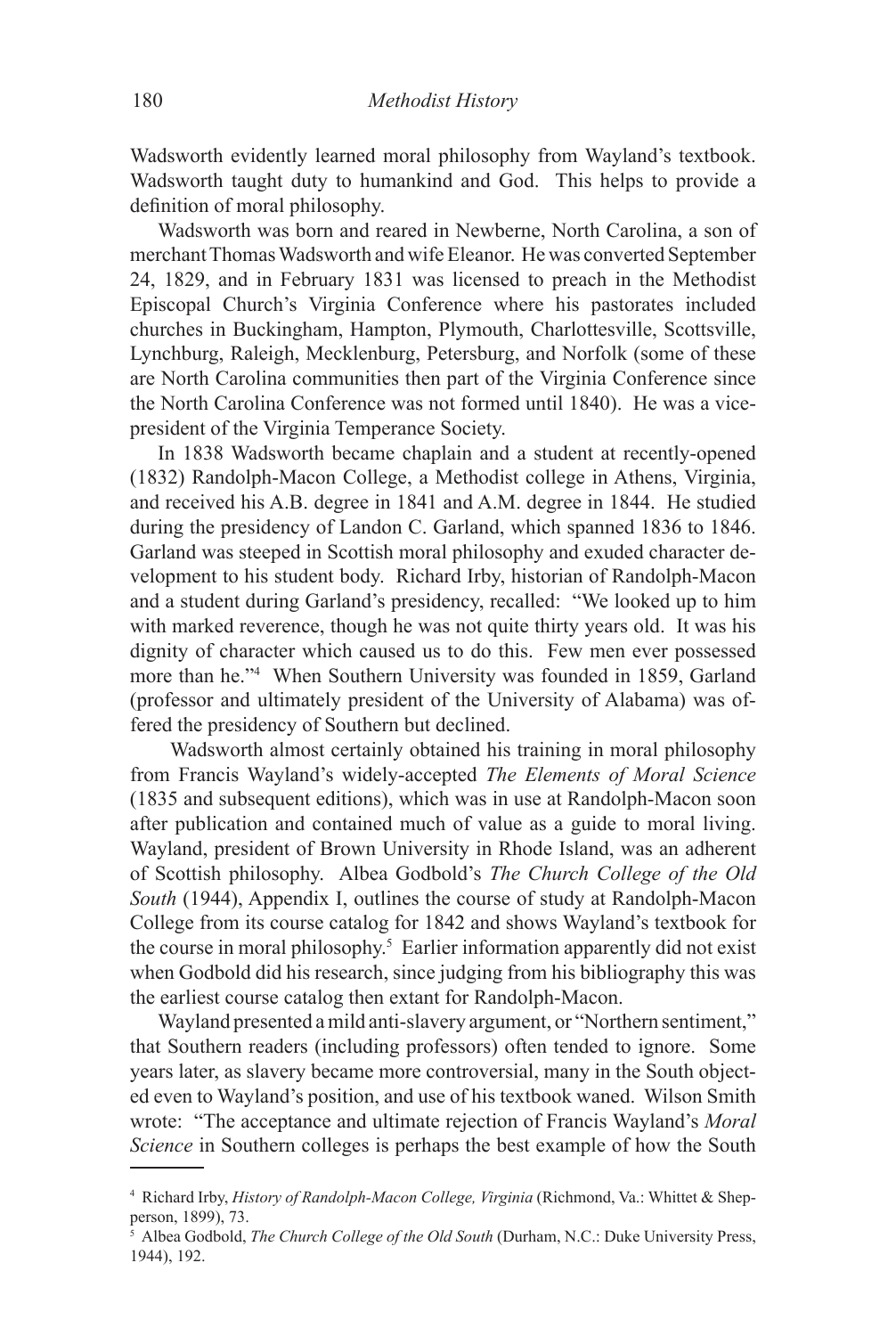treated Northern moral philosophy textbooks in the 1850's. . . [Wayland's] error was not so much compounded by this textbook's popularity, surely not by its manifest, though mild, antislavery position, as it was augmented by the pervasive intellectual stolidity of its author and other moral philosophers in their systematic presentation of social ethics."6 Wayland's book went unrevised through numerous printings.

The schism between northern and southern Methodists, which resulted in separation and formation of the Methodist Episcopal Church, South, in 1844, came to a head in Alabama. The proximate cause, according to Walter L. Fleming, was "ownership of slaves by the wife of Bishop [James Osgood] Andrew of Alabama. The hostile sections agreed to separate into a northern and a southern church, and a Plan of Separation was adopted. This was disregarded by the northern body and the question of the division of property went to the courts. The United States Supreme Court finally decided in favor of the southern church. From these troubles angry feelings on both sides resulted. The southern church took the name of the Methodist Episcopal Church, South; the northern church retained the old name."7 This occurred while Wadsworth was pastor at Norfolk, Virginia, and he chose to affiliate with the new Methodist Episcopal Church, South.

In the fall of 1846 Wadsworth was named president of LaGrange College at Florence, Alabama. Wadsworth also was appointed Professor of Mental and Moral Science. He probably used Wayland's *The Elements of Moral Science* since he knew it well. The book remained fairly popular until the 1850s, and no better book was published until Laurens P. Hickok's *A System of Moral Science* in 1853.

In 1847 both Randolph-Macon and Emory & Henry colleges conferred on Wadsworth the honorary Doctor of Divinity degree. Professor Albert Alexander McGregor, who was a student at LaGrange when Wadsworth was president and taught there later, wrote of him:

I can truly say he was a man worthy of the respect of all persons. As president, he ruled with kindness and yet with firmness. Although he appeared to be stern and unapproachable, yet around the fireside, in his home, there was no one more companionable and his face was radiant with pleasant smiles. He was lucid in his instructions to his classes, and while he demanded good recitations, yet he was always ready to receive a reasonable excuse for failure, and to extend sympathy to any young man who unfortunately fell below his usual standing. In the pulpit his language was so plain and simple that even the uneducated listener could understand his preaching, and the cultivated and refined were made to feel that they were listening to one who was able to present the truths of Christianity so as to convince them of sin, and in language as chaste as that of Christ he warned men to seek a Savior and flee the wrath of God.<sup>8</sup>

<sup>6</sup> Smith, *Professors & Public Ethics*, 196.

<sup>7</sup> Walter L. Fleming, *Civil War and Reconstruction in Alabama* (New York: Columbia University Press, 1905), 22.

<sup>8</sup> A[lbert]. A[lexander]. McGregor, *History of LaGrange College* (Leighton, Ala.: The Leighton News, 1904), 25-26.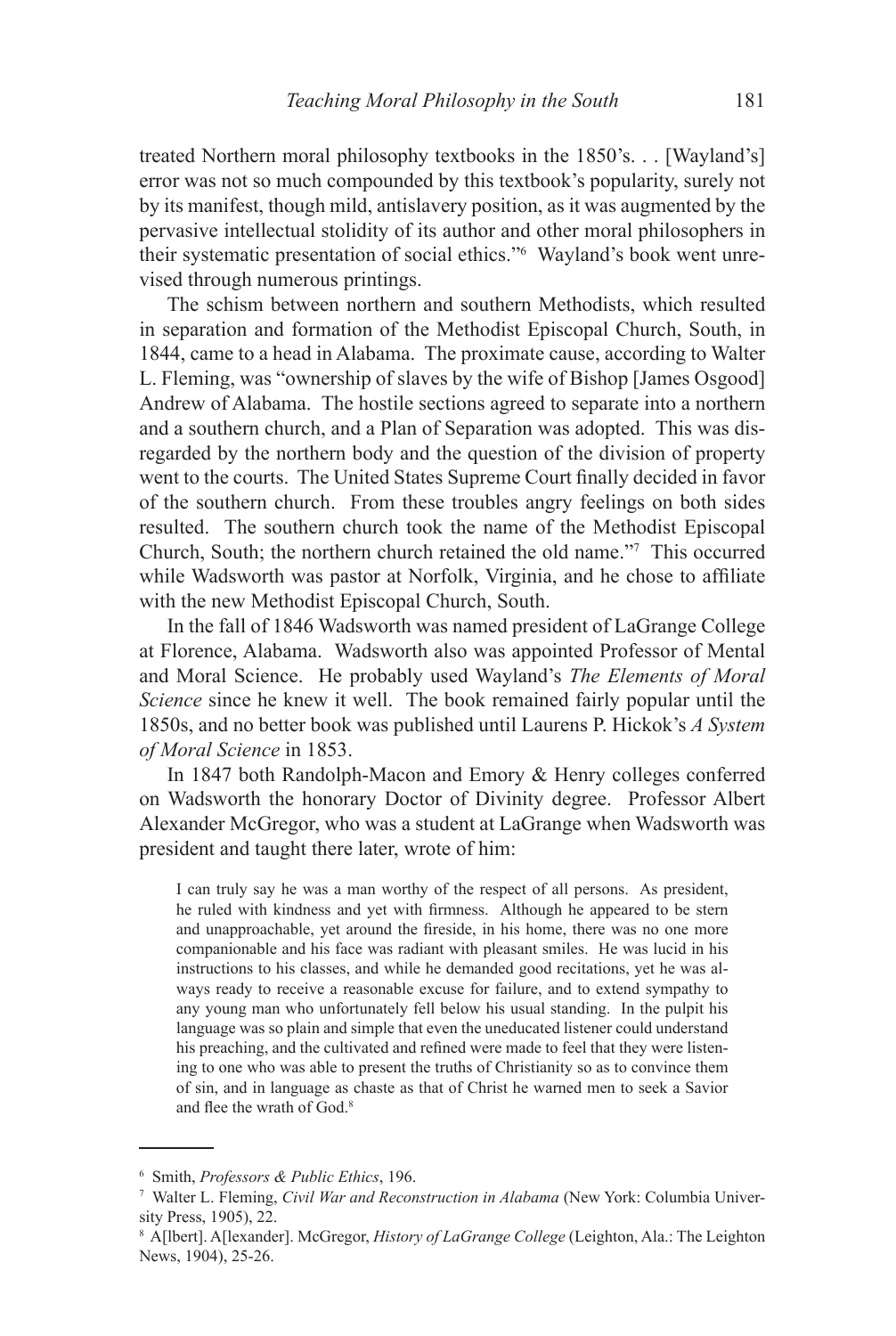Enrollment at LaGrange College fell to 76 students in 1850, due to a smallpox epidemic. Enrollment rose to 225 in 1851, and the college had a \$50,000 endowment. Nonetheless, Wadsworth resigned the presidency of LaGrange in the fall of 1852 and returned to preaching, his first love. He loved to preach and teach, but apparently he did not enjoy the college presidency. LaGrange was in debt when he arrived and departed, despite his best efforts to achieve stable solvency.

In 1852 Wadsworth was assigned to pastor the McKendree Methodist Church, and later the Andrew Chapel, in Nashville, Tennessee. While serving in this pastorate, he also taught English and belles-lettres at the University of Nashville from 1853 to 1855. In 1855 Wadsworth was transferred to the Alabama Conference and pastored at Greensboro, Alabama, through 1857. The Alabama Conference elected him a delegate to attend the General Conference of the Methodist Episcopal Church, South, to be held in May 1858; it would become the last to be held until 1866 after the war ended. In 1858 and 1859 he pastored at Selma, and in 1860 he served as presiding elder of the Greensboro District.

Wadsworth was such an outstanding preacher that Bishop Joshua Soule called him "the John Wesley of Southern Methodism."9 Wadsworth's sermon "God and Man Are Co-Workers in the Salvation of the Soul" was published in the volume of collected sermons titled *The Methodist Pulpit, South* (1858).10 Wadsworth's sermon gives excellent insight into his theology as integrated with Wayland's moral philosophy. Wadsworth wrote:

We are taught by moral philosophy that the moral quality of an action resides in the motive or the intention; and we are taught by observation that there is connection between principles and conduct...No man cultivates right motives and has sound moral principles unless he receives into his mind and believes with his heart what God has revealed concerning his Son. This will produce sound experience, and Christian experience consists in the love of God in the heart; and he who has this in full measure is changed into the image of Christ.<sup>111</sup>

Wadsworth emphasized a higher realm of thought, a spiritual dimension, than characterized most instruction in moral science of the era. The key to his passage above is what he meant by "changed into the image of Christ." He wrote earlier in the sermon that he meant "the renewing of our minds by the Spirit of the Lord, for the same Spirit which dwelt in Christ now applies the truths of the gospel to human hearts, and changes our moral nature, and makes it like the nature of Jesus Christ."12 He spoke of "the work of instruct-

<sup>&</sup>lt;sup>9</sup> "Memorial Tribute to Edward Wadsworth," Minutes of the Annual Conferences of the Meth*odist Episcopal Church, South, for the year 1883* (Nashville: Southern Methodist Publishing House, 1884), 98.

<sup>10</sup> Edward Wadsworth, "God and Man Are Co-Workers in the Salvation of the Soul, *The Methodist Pulpit, South*, William T. Smithson, ed. (Washington, D.C.: Henry Polkinhorn, 1858), 90-104.

<sup>&</sup>lt;sup>11</sup> Wadsworth, "God and Man," 103.

<sup>12</sup> Wadsworth, "God and Man," 90.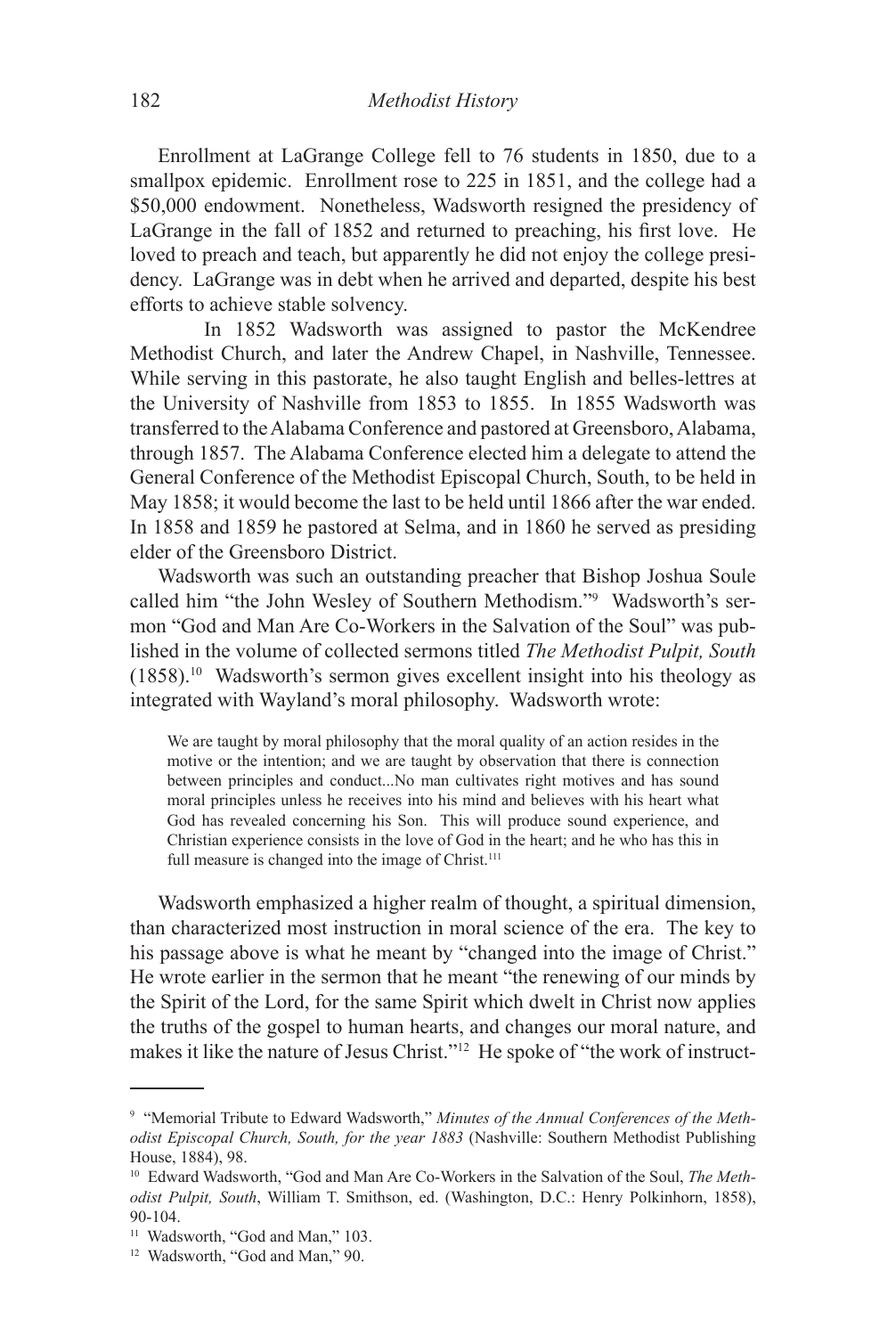ing men in the things which contribute to their assimilation to the image of Jesus Christ."13

Wadsworth wrote: "The model character to which this change assimilates men, is that of our Lord—'We are changed into the same image.' We may search the records of history, and we find no one whose nature was so perfect and whose example was so lovely as Christ; hence, there is no one who can be followed with so much safety."<sup>14</sup> He also write in the sermon, "Every sinner who gives his heart to God is changed into the image of Christ; and every one who keeps the precious grace in his heart, and does not frustrate it, is advancing towards perfection."15

Wadsworth claimed that the "capacity to see and understand the truth depends on the state of our minds and hearts. If the former be full of prejudice, and the latter be estranged from God, there will result darkness, and ignorance, and sin."16 By contrast, he said "others have freed themselves from prejudice, have penitently, prayerfully, and believingly looked into the gospel; thus they have obtained help from the Holy Spirit, and have felt the power of the truth in changing them into the image of Him in whom they have trusted."17 He went through his own period of estrangement from God and the resulting spiritual darkness. The memorial tribute for Wadsworth included the comment, "Many of the members of the Conference will remember how touchingly he used to tell of this struggle and victory in his talks at experience-meetings."18

In 1856, Wadsworth, then pastor of Greensboro Methodist Church, was called to help establish the newly forming Methodist-affiliated Southern University in Greensboro, Alabama. The site of the University was in west Alabama where cotton was the dominant crop. It was hoped that wealthy planters would quickly endow the institution with financial assets and send an abundance of their sons to be educated there.

Wadsworth was one of the 23 original members of the Board of Trustees and was appointed to serve on the Building Committee, which was authorized to obtain plans for the main building and oversee its construction. Wadsworth may have been instrumental in selecting Adolphus Heiman of Nashville as Southern's architect. Lindsley Hall, a building at the University of Nashville for which the cornerstone was laid April 7, 1853, was a Heiman design; Wadsworth taught at the University of Nashville from 1853 to 1855. Parks and Weaver wrote: "Architect Heiman and the Southern University building committee worked with considerable speed. By July 4, 1856, both plans and estimates of costs were ready for action by the board of trustees. The plans were approved and B. F. Parsons was named as superintendent of

<sup>13</sup> Wadsworth, "God and Man," 93.

<sup>&</sup>lt;sup>14</sup> Wadsworth, "God and Man," 100-101.

<sup>&</sup>lt;sup>15</sup> Wadsworth, "God and Man," 104.

<sup>&</sup>lt;sup>16</sup> Wadsworth, "God and Man," 103.

<sup>17</sup> Wadsworth, "God and Man," 96.

<sup>&</sup>lt;sup>18</sup> "Memorial Tribute...," 98.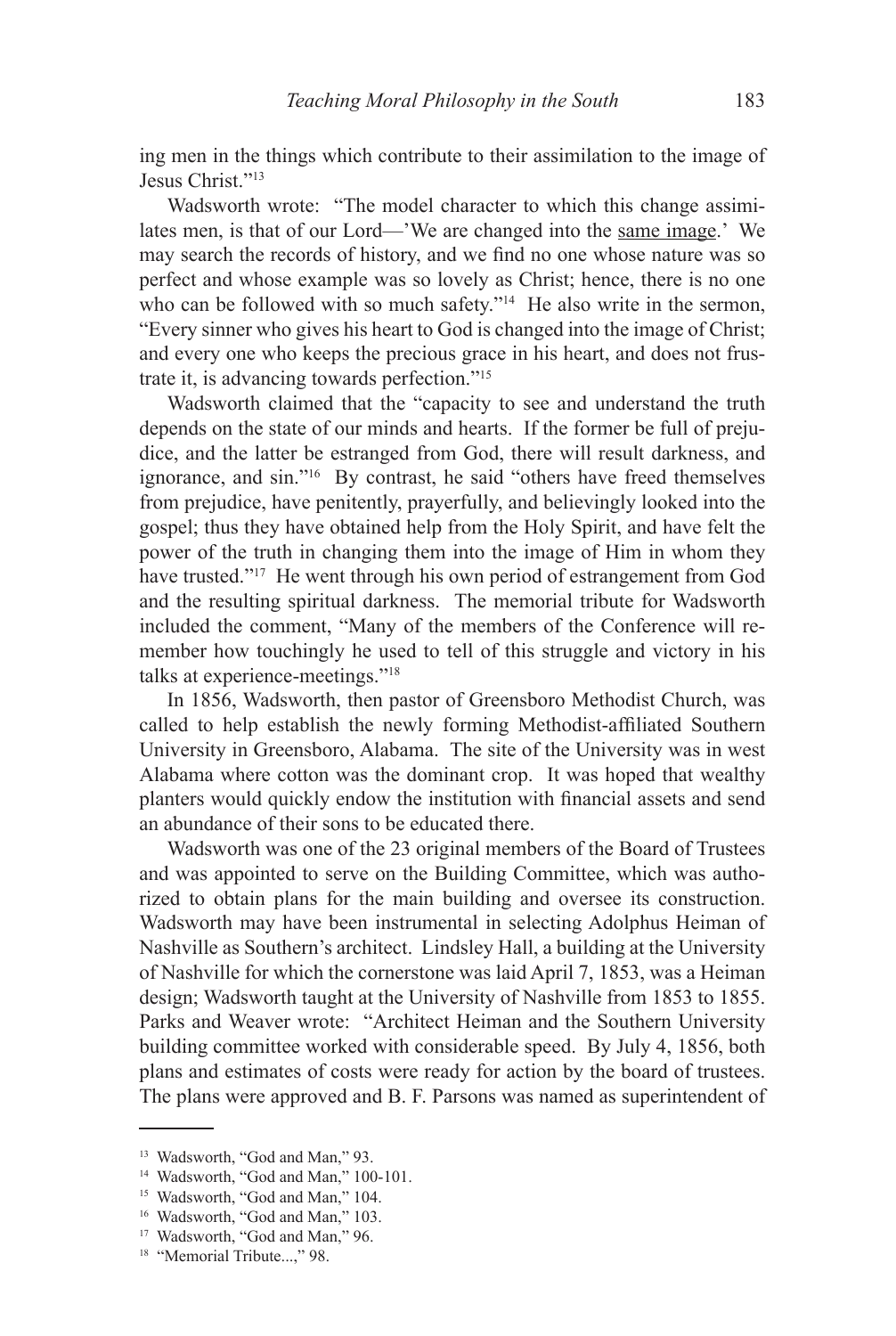construction."19 The cornerstone was laid on June 11, 1857.

Perhaps more than any other man, Wadsworth was responsible for shaping the University's academic program. With the experience he gained from serving six years as president of LaGrange College and two years as a professor at the University of Nashville, he was the ideal person to be named chairman of the committee that prepared Southern's initial curriculum and nominated the first faculty. Parks and Weaver noted, "By June, 1857, the committee on plans for instruction and professorships was ready to report. Chairman Wadsworth read the report: 'We must have teachers in number and capacity sufficient to educate the youth of the country intellectually and morally so as to prepare them for the duties of life; and also to give scientific instruction in those liberal professions for which there will be demand.'"20 Though the chancellor or president of a college or university typically taught moral philosophy, the professorship in moral philosophy went to Wadsworth while William M. Wightman was named President (soon changed to Chancellor).

When Southern University opened its doors in 1859, it would have been most expeditious for Wadsworth to teach from Wayland's or any of the other Northern moral philosophy textbooks in common usage. However, Joseph H. Parks and Oliver C. Weaver, Jr., wrote: "The trustees appointed a special committee to examine the course of study being used by the University faculty to make sure that it met the needs of loyal Southern men. The committee found the course of study satisfactory but suggested that R. H. River's new text entitled *Elements of Moral Philosophy* [1859] be adopted. The faculty was also urged to introduce other 'Southern Text Books' and eliminate undesirable books."21

Richard Henderson Rivers, president of Florence Wesleyan University, had received his honorary Doctor of Divinity degree from LaGrange College in 1851 while Wadsworth was president. Rivers was ardently pro-slavery and the preface to his book claims: "It is the only work on moral philosophy which gives a full and correct view of the slavery question. It shows to the youth of the land that slavery is not a sin; that it was established originally by the Divine Being, for wise, just, and benevolent purposes; that it was directly sanctioned by Christ and his apostles, and is not, therefore, the sum of all villanies."22

The book was divided into two parts. The first treated the several theories of moral agency, moral obligation, and moral government. The second treated the principles of practical ethics in their relation to: God, personal duty, society, politics, the family, and slavery. Rivers endeavored to show

<sup>19</sup> Joseph H. Parks and Oliver C. Weaver, Jr., *Birmingham-Southern College, 1856-1956* (Nashville: The Parthenon Press, 1957), 23, 25-26.

<sup>20</sup> Parks and Weaver, *Birmingham-Southern College*, 27.

<sup>21</sup> Parks and Weaver, *Birmingham-Southern College*, 54.

<sup>22</sup> R. H. Rivers, edited by Thomas O. Summers, *Elements of Moral Philosophy* (Nashville: Southern Methodist Publishing House, 1859), preface.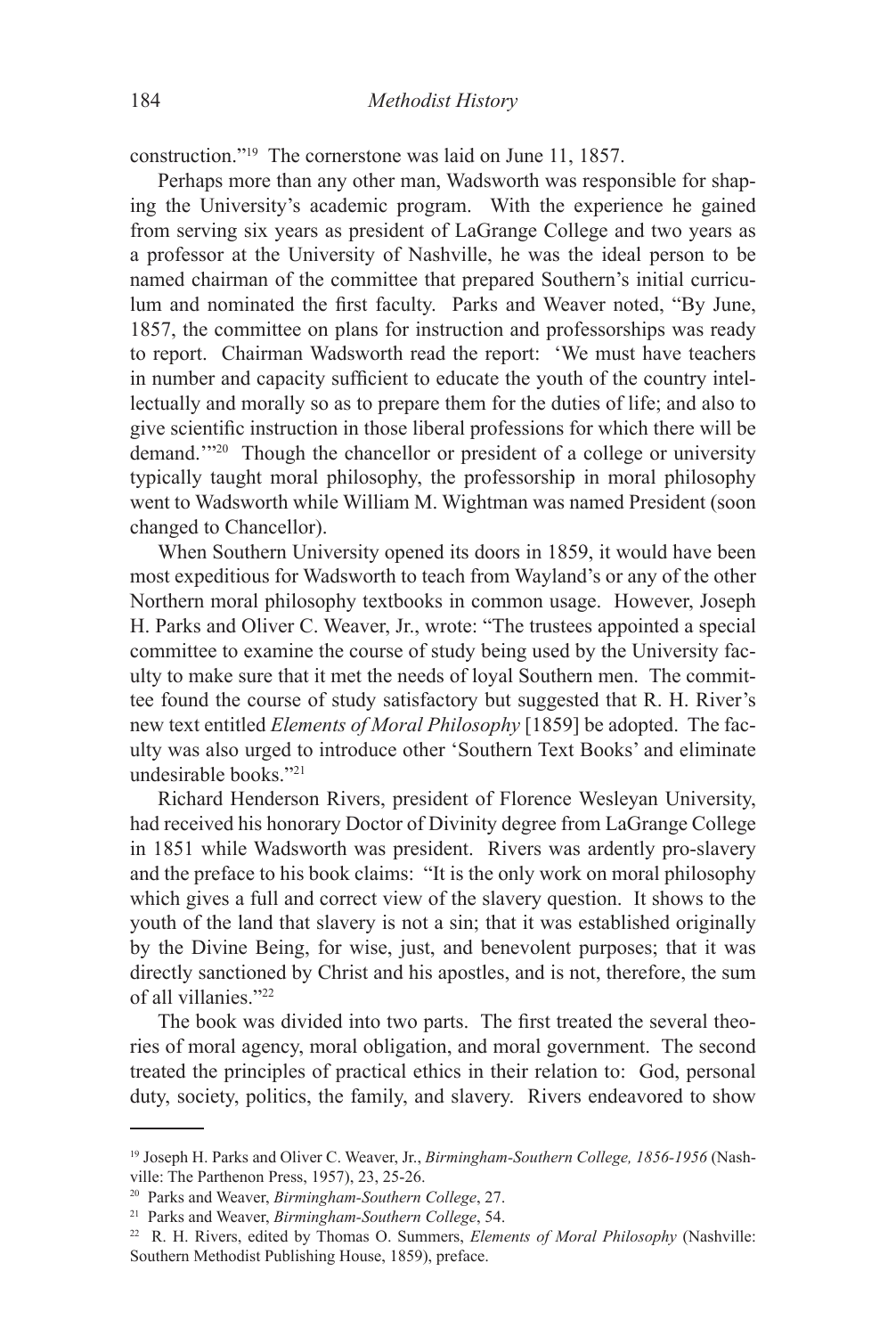that the anti-slavery arguments of Wayland and others had no basis in reason or Scripture.

Rivers's book was edited by Thomas O. Summers, one of the best-known southern Methodist clergymen. Summers was among those leaders who were instrumental in forming the plan whereby the southern states seceded from the national Methodist Episcopal Church in 1844; for 36 years he was secretary of the General Conference of the Methodist Episcopal Church, South; he was a close associate of Wightman's; and he was a trustee and faculty member of Southern University. The book was published by the Southern Methodist Publishing House in Nashville, of which Summers was book editor. At the time when Rivers's book was published, Summers also was editor of southern Methodism's theological journal *Quarterly Review*. The anonymous reviewer of Rivers's book in the *Quarterly Review* wrote: "The South has long needed such a book; and whoever has read Dr. Rivers's masterly vindication of slavery will conclude, as we have done, that while this book is extant we shall not need another."<sup>23</sup> Summers was a southern Methodist leader of such growing stature that in 1875 he became the first dean of the Vanderbilt University theological faculty and professor of systematic theology. Moreover, E. Brooks Holifield wrote of Rivers's book: "With its vindication of slavery, its Southern 'nationalism,' and its orthodoxy on religious and social issues, the book became a required text in the course of study for neophyte Methodist ministers."24 Under the weight of such influence, Wadsworth surely must have acceded to the committee's suggestion and, at least until the Civil War ended, taught moral philosophy at Southern University using the Rivers book.

Moreover, Dr. and Mrs. Wadsworth owned five slaves in 1860: two adults, a male and female each 46 years old; and three youths, a male (age 13) and two females (11 and 7), presumably the children of those adults.<sup>25</sup> Perhaps the Wadsworths were among certain southerners who were educating their slaves, instilling in them the gospel of salvation through faith in Christ, and otherwise preparing them for eventual freedom.

After the war, with slavery no longer the compelling issue, Wadsworth may have been the first professor of moral philosophy at Southern University to teach from Laurens P. Hickok's *A System of Moral Science* (1853), which appears as the moral philosophy textbook in Southern's earliest extant course catalog (1870-1871), the academic year after Wadsworth left. Hickok was a professor (and later president) at Union College in New York, and his moral philosophy textbook was used at Southern at least into the 1890s.

Published a decade before emancipation, Hickok's textbook defined and discussed morally righteous domestic slavery versus morally unrighteous

<sup>23</sup> Anon., "Review of Rivers's Elements of Moral Philosophy," *Quarterly Review of the Methodist Episcopal Church, South* 14, 2(1860), 186.

<sup>24</sup> E. Brooks Holifield, *The Gentlemen Theologians:American Theology in Southern Culture,1795-1860* (Durham, N.C.: Duke University Press, 1978), 136.

<sup>25</sup> Source: U.S. 1860 Census Slave Schedules.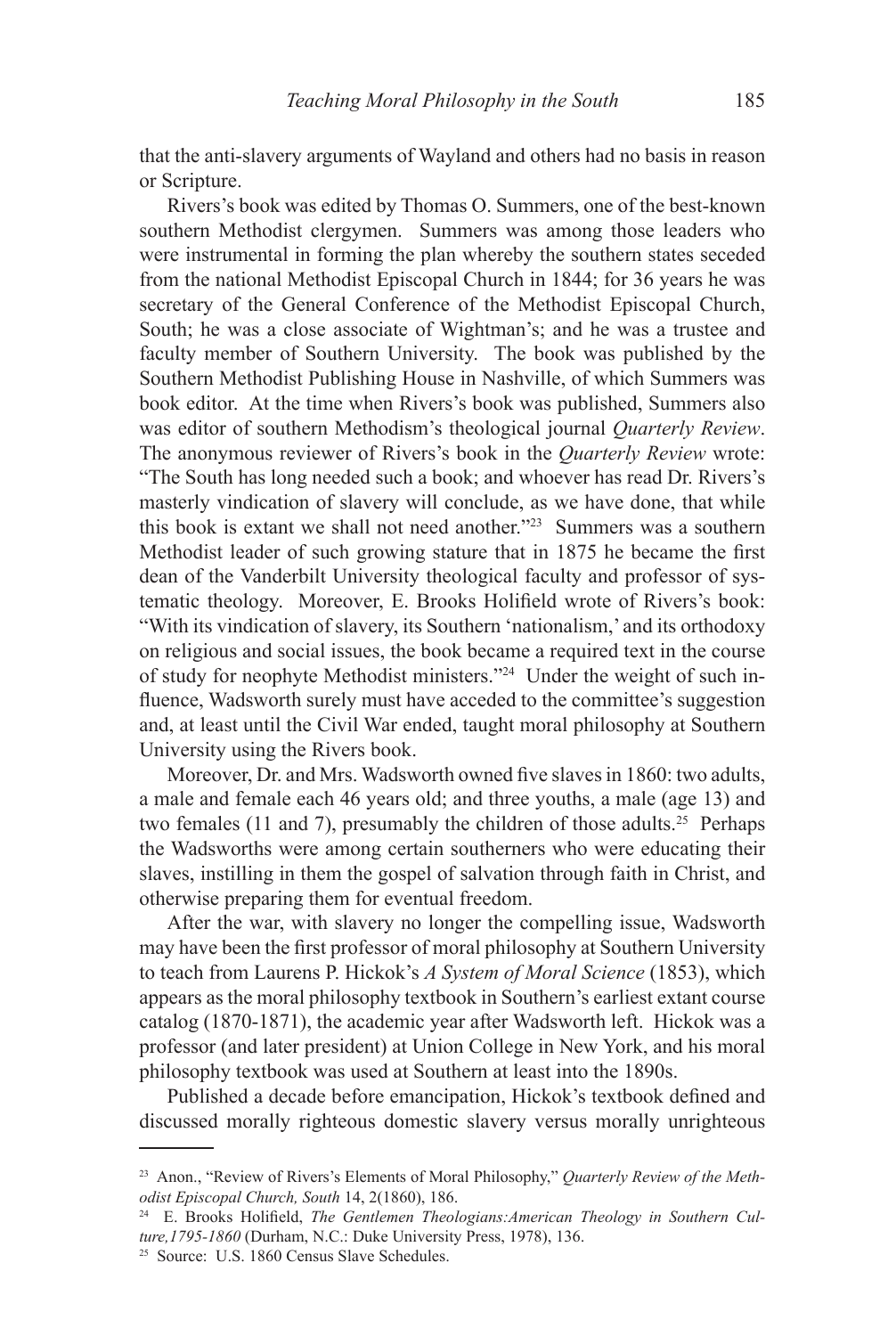domestic slavery. Righteous slavery was intended to educate and otherwise prepare the slave for freedom and instill in him or her the teachings of Christianity. Unrighteous slavery was intended to satisfy the pleasure of the slaveowner and nothing more. Hickok condemned state authority that supported the latter. This placed the duty upon the white citizenry to modify state authority that supported unrighteous slavery and failed to encourage righteous slavery. Successive professors of moral philosophy at Southern after Wadsworth taught the subject using Hickok's textbook for many years. It aided the cause of Reconstruction in support of African-American rights and education.

Southern University opened in 1859 with 50 students enrolled. Enrollment in 1860-1861 reached 77, and one of the senior oration subjects at the 1861 commencement was "The Modern Philosopher." Chancellor Wightman, in addressing the seniors, called attention to the fact that their "studies have also led you to consider the principles of moral law--the eternal, immutable law of ethical obligation."26 Prospects for future growth of the University seemed bright, but war clouds were moving overhead.

Unfortunately the Civil War intervened just as Southern University was getting firmly established. Fleming stated:

By law ministers were exempt from military service. But nearly all of the able-bodied ministers went to the war as chaplains, or as officers, leading the men of their congregations. . . .The preachers at home were nearly all old or physically disabled men. Gray-haired old men made up the conferences, associations, conventions, councils, synods, and presbyteries. But to the last their spirit was high, and all the churches faithfully supported the Confederate cause.<sup>27</sup>

Wightman, Wadsworth, Oscar F. Casey, and other elderly scholars (clergy and non-clergy) on the Southern faculty were able to stay and teach so long as they had students.

However, only 38 students enrolled at Southern University during 1861- 1862, 32 during 1862-1863, and 14 during 1863-1864; the school closed during 1864-1865. During the War of Secession, enrollment at Southern declined markedly as young men, both students and professors, went off to war. There were no graduates in either 1864 or 1865. It is not clear what the faculty members did in the last year of the war. Some may have taught at elementary or preparatory schools that were open for children too young to fight in the war. Since Southern had a preparatory department, Casey taught a sizeable class of young children during 1864-65. Other professors may have farmed or taken any job to eke out an existence.

When the war ended and young men could again seek to obtain an education at Southern, reorganization and resumption of activities was hardly underway when the University's Chancellor Wightman was named a Bishop of the Methodist Episcopal Church, South, in 1866. After a year of striving

<sup>26</sup> Park and Weaver, "Birmingham-Southern College," 51.

<sup>27</sup> Fleming, *Civil War and Reconstruction in Alabama*, 224.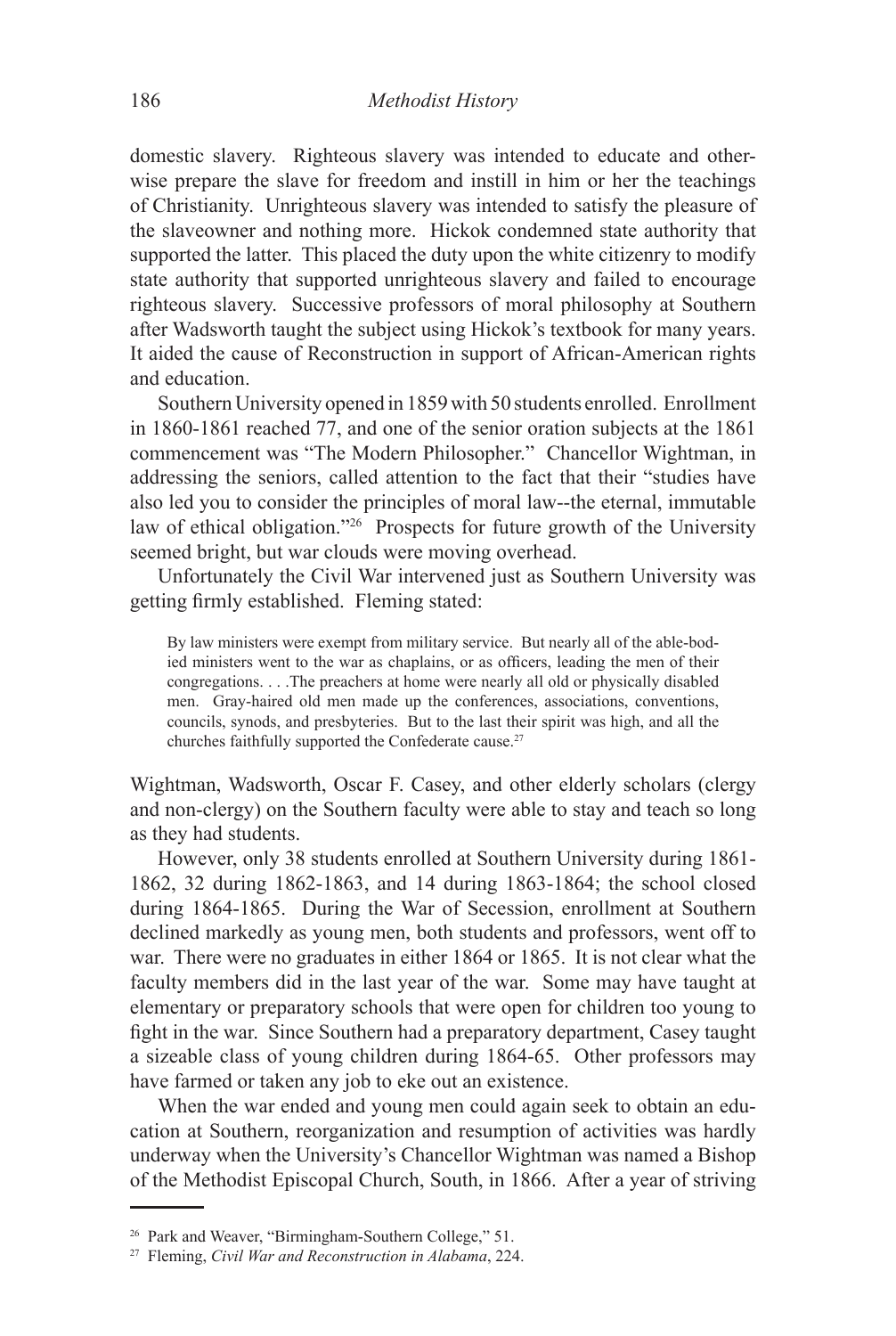to serve in both capacities, he resigned his post at Southern in 1867 with its operation reasonably well restored. The graduating class reached 17 in 1867 but fell to 10 in 1868, as financial problems again beset the institution.

Enrollment had reached 56 in 1866-1867 and dropped to 28 in 1867-1868. With strenuous efforts to increase enrollment and restore financial health, by 1869-1870 University enrollment stood at 68. This fell to 45 in 1870-1871 and finances did not improve. Enrollment was low and volatile at Southern, and a similar situation existed at the University of Alabama. In 1869-1870 the University of Alabama had 30 students and, in 1870-1871, 21.

 Wadsworth was appointed acting president in June 1868 and was largely occupied with keeping the ship afloat. The graduating class of 1869 numbered only six, but rose to 10 in 1870. He served as acting president through December 1870, and in February 1871 he resigned as professor of moral philosophy. He was immediately succeeded in teaching moral philosophy by the Rev. John S. Moore, then pastor of the Greensboro Methodist Church, who after that first year continued on the Southern faculty as professor of mathematics through 1884. Wadsworth, a member of Southern's Board of Trustees since the University's beginning, continued to serve on the Board after leaving the administration and faculty.

While at Southern University, Wadsworth taught moral philosophy to dozens of students including Thomas J. Seay (class of '66), who was twice elected Governor of Alabama (1886 and 1888). Seay is of special importance not only because he was elected Governor, but also because he supported measures to improve the rights and education of Alabama's African-Americans. These included establishing the State Normal School for Colored Students (now Alabama State University) in Montgomery, for the training of black teachers. Thomas McAdory Owen wrote that it was said of Seay "by Booker T. Washington that he was the best friend the negro race ever had."28 Seay was defeated when he ran for the U.S. Senate in 1890.

From 1871 to 1875 Wadsworth served as an assistant to Bishop Wightman and pastored at the Court Street Methodist Church in Montgomery. In 1872 he was a representative of the Alabama Conference among the petitioners who obtained a charter from the State of Tennessee to establish the Central University of the Methodist Episcopal Church South. This university was renamed The Vanderbilt University the following year and became Southern Methodism's leading institution of higher learning.

Wadsworth was increasingly concerned about Methodist higher education in the Alabama Conference. In 1874, in his report as chairman of the Conference's Board of Education, he lamented:

In former years we stood in the front rank among the conferences of the Methodist Church in our regard for scientific, literary and religious education. Now we fall behind all them that have colleges. This is especially afflicting when we consider

<sup>28</sup> Thomas McAdory Owen, "Seay, Thomas," *History of Alabama and Dictionary of Alabama Biography, Vol. IV* (Chicago: S. J. Clarke Pub. Co., 1921), 1523.